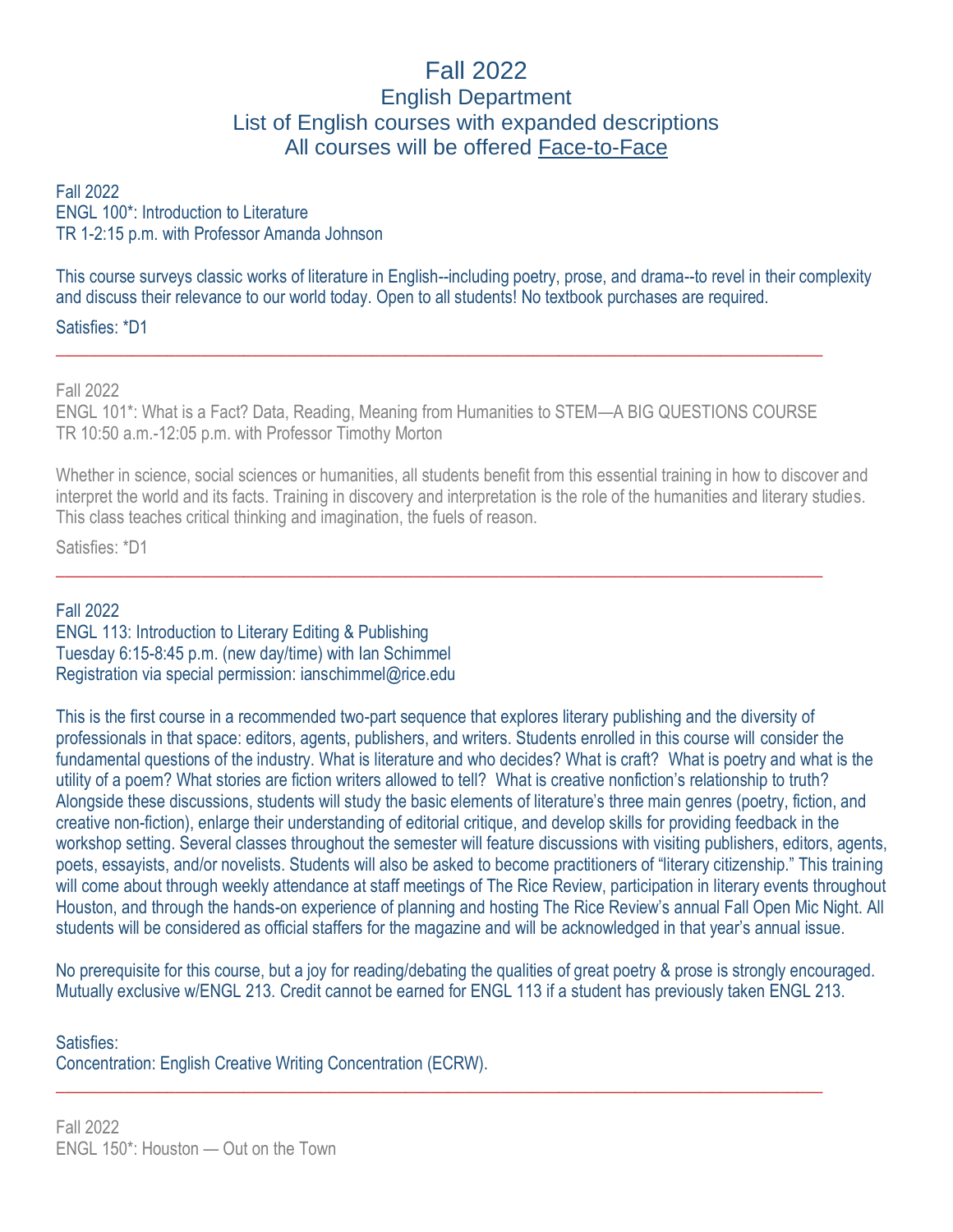## Monday 6:30-9:00 p.m. with Professor Comer

We venture into Houston's literary and art scenes in order to think about the arts in the  $21*$  century. We consider large questions about the relation of the arts to civic belonging, urban quality of life, and the economic infrastructures that underwrite art worlds. Students learn how to formulate historical and cultural analytic frameworks for the arts while receiving foundational instruction in close reading of literature and visual texts.

We take 3-4 field trips and transportation is provided. Our course meets on Monday evenings, and during class time we attend readings at the Alley Theatre sponsored by Houston's premier literary arts organization, Inprint. Houston also supports a thriving grassroots literary world and we get acquainted with less-known venues and writing communities including Nuestra Palabra: Latino Writers Having Their Say. We take one Saturday field trip into Latinx neighborhoods in Houston's East End to learn about murals, have lunch at a Mexican restaurant, and then visit Hermann Park's public monuments. In our reading practices we explore the differences it makes to read literature "privately" (at home, curled up with a book) versus reading literature in preparation for an event to which we go as a group and which reveal the layers of sociocultural networks underpinning the experience of "private" reading. Open to majors and non- majors.

 $\_$  , and the set of the set of the set of the set of the set of the set of the set of the set of the set of the set of the set of the set of the set of the set of the set of the set of the set of the set of the set of th

Satisfies: \*D1 Analyzing Diversity, Latin American Studies Major Elective

## Fall 2022

ENGL 200\*: Gateways to Literary Study (two sections offered) MWF 10:50 a.m.-12:05 p.m. with Professor Castromán TR 2:30-3:45 p.m. with Professor Browning

This course is open to majors and non-majors. It is a requirement of the English major and should be taken in students' first year or sophomore year. Emphasis is on close reading, literary interpretation, and critical writing. Attention is paid to the major genres (poetry, drama, and fiction) across a range of historical periods.

This course teaches close reading and critical writing about literature and culture. Students engage questions such as: What is literature? How does it work? Can we distinguish literary language from everyday language? What are the most recognizable genres of literature? What does it mean to engage with literature and culture critically?

#### *Special note to English majors or potential English majors: Due to the popularity of ENGL 200, if the section of ENGL 200 you* want appears to be full, then contact the instructor directly (via email) for permission to add this course via the special *registration override in ESTHER.*

 $\_$  , and the set of the set of the set of the set of the set of the set of the set of the set of the set of the set of the set of the set of the set of the set of the set of the set of the set of the set of the set of th

#### Satisfies: \*D1

Training the Imagination: English major requirement and open to all students

Fall 2022 ENGL 205\*: Writers on Writing MWF 10-10:50 a.m. with Professor Lacy Johnson

"People on the outside think there's something magical about writing," Harlan Ellison once wrote, "that you go up in the attic at midnight and cast the bones and come down in the morning with a story, but it isn't like that. You sit in back of the typewriter and you work, and that's all there is to it." This course aims to demystify the writing process by studying contemporary literature from a writer's perspective. Through lectures, readings, and class visits with living, working writers, this class will introduce students to the intellectual and creative work that goes into some of the best writing being produced today. Students will learn to read like writers — for craft, voice, form, and style — and to understand contemporary writing in a historical and cultural context. These lessons will inform students' own critical and creative work. No prior writing experience is expected or required.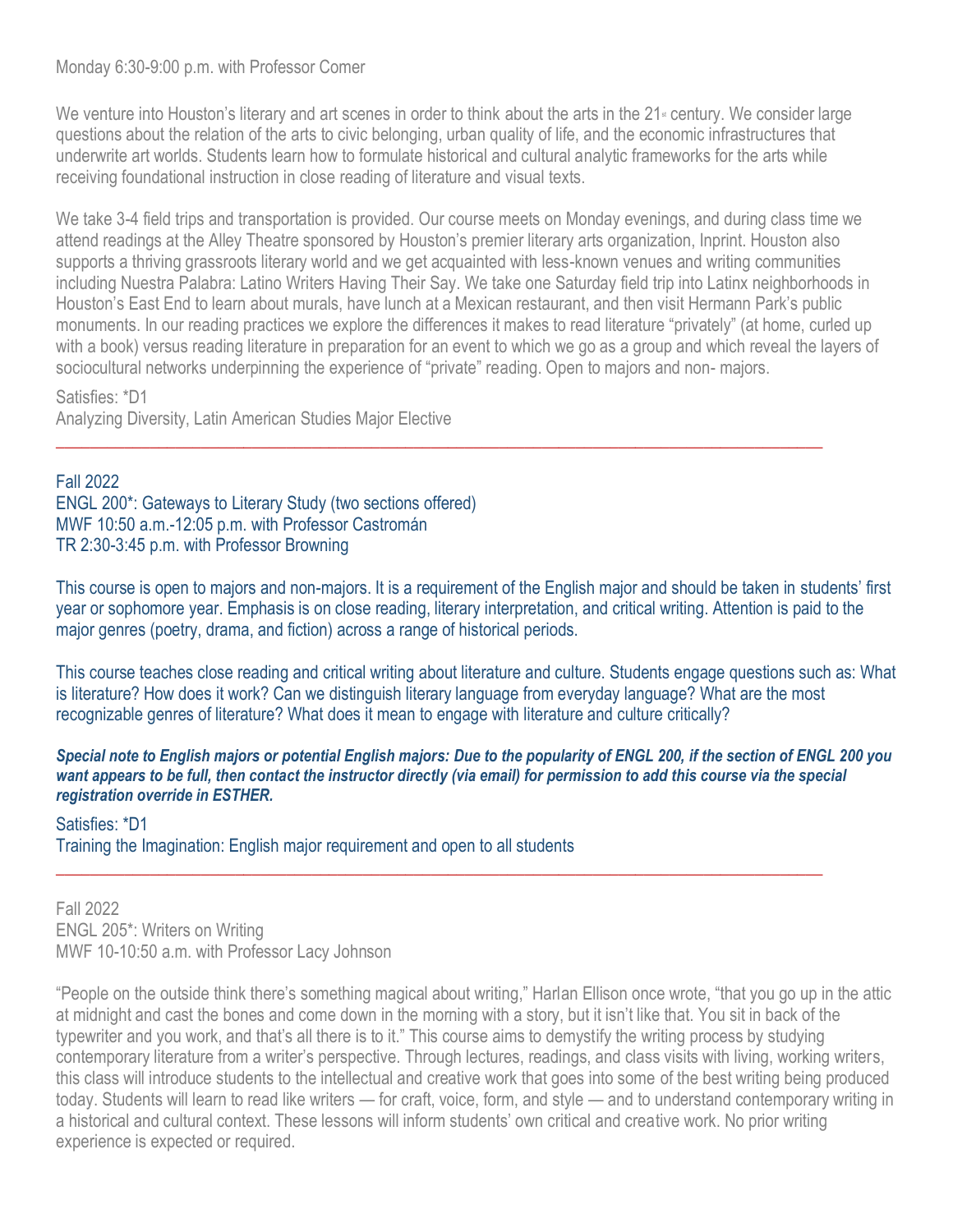## Fall 2022 ENGL 210\*: Beginnings: British Literature to 1800 MWF 2-2:50 p.m. with Professor Sarah Ellenzweig

"Beginnings" is a foundations class for literature enthusiasts who are interested in reading and/or in creative writing, and who want to understand the literary past and how it remains with us. We will explore together why we should still care about "early" authors and texts now. Our class will approach our literary past with openness and curiosity for what it might hold for us, remembering that we can't find our voices without knowing something about the traditions, legacies and heritages that precede and shape us.

 $\_$  , and the set of the set of the set of the set of the set of the set of the set of the set of the set of the set of the set of the set of the set of the set of the set of the set of the set of the set of the set of th

Satisfies: \*D1 Historical Foundations-periods before 1800 Specialization: LLH  $\_$  , and the set of the set of the set of the set of the set of the set of the set of the set of the set of the set of the set of the set of the set of the set of the set of the set of the set of the set of the set of th

Fall 2022 ENGL 222: The World and South Asia **Cross-list ASIA 222** MWF 9-9:50 a.m. with Professor Ragini Srinivasan

What does it mean to write "South Asia" in English, and what is the relationship between South Asian literature and the literature of the Anglophone World? The South Asian subcontinent includes eight or ten independent nation-states, depending on how you draw the map, which comprise nearly a quarter of the world's population. These nations have different, historically specific relationships to the English language and literature; Nepal, for instance, unlike India and Pakistan, was never a British colony or protectorate.

Taking inspiration from the Colombo-based journal Himal's "Right-Side-Up-Map of South Asia", which challenges dominant modes of visualizing the region, this introductory course invites students to reconceive South Asia and its nations through English literature. Key topics of discussion will include colonialism, anti-colonial movements, and political violence; the nation, diaspora, and the concept of the global, including debates on the literary form of the national allegory; postcolonial language politics and English's relationship to South Asian vernaculars; sexuality, religion, and ecological devastation.

South Asian literature in English both reflects India's political, economic, and military dominance in the region and contests it through the production of a dynamic, regional imaginary. We will therefore strive to decenter Indian English literatures, even as we attend to their significance in World Literary formations. Texts will include major 20<sup>th</sup> and 21<sup>st</sup>-century works of Indian, Pakistani, Bangladeshi, and Sri Lankan fiction, nonfiction, and poetry in English. Authors will include some of the following: Mulk Raj Anand, Tahmima Anam, Amit Chaudhuri, Anita Desai, Romesh Gunesekara, Mohammad Hanif, Arun Kolatkar, Daniyal Mueenuddin, R.K. Narayan, Gayathri Prabhu, Salman Rushdie, Arundhati Roy, Kamila Shamsie, Bapsi Sidhwa, K. Srilata, and Rabindranath Tagore.

Satisfies: D1 Diverse Traditions: Race, Post-colonial, and Gender studies (RPG) Specialization: CSC  $\_$  , and the set of the set of the set of the set of the set of the set of the set of the set of the set of the set of the set of the set of the set of the set of the set of the set of the set of the set of the set of th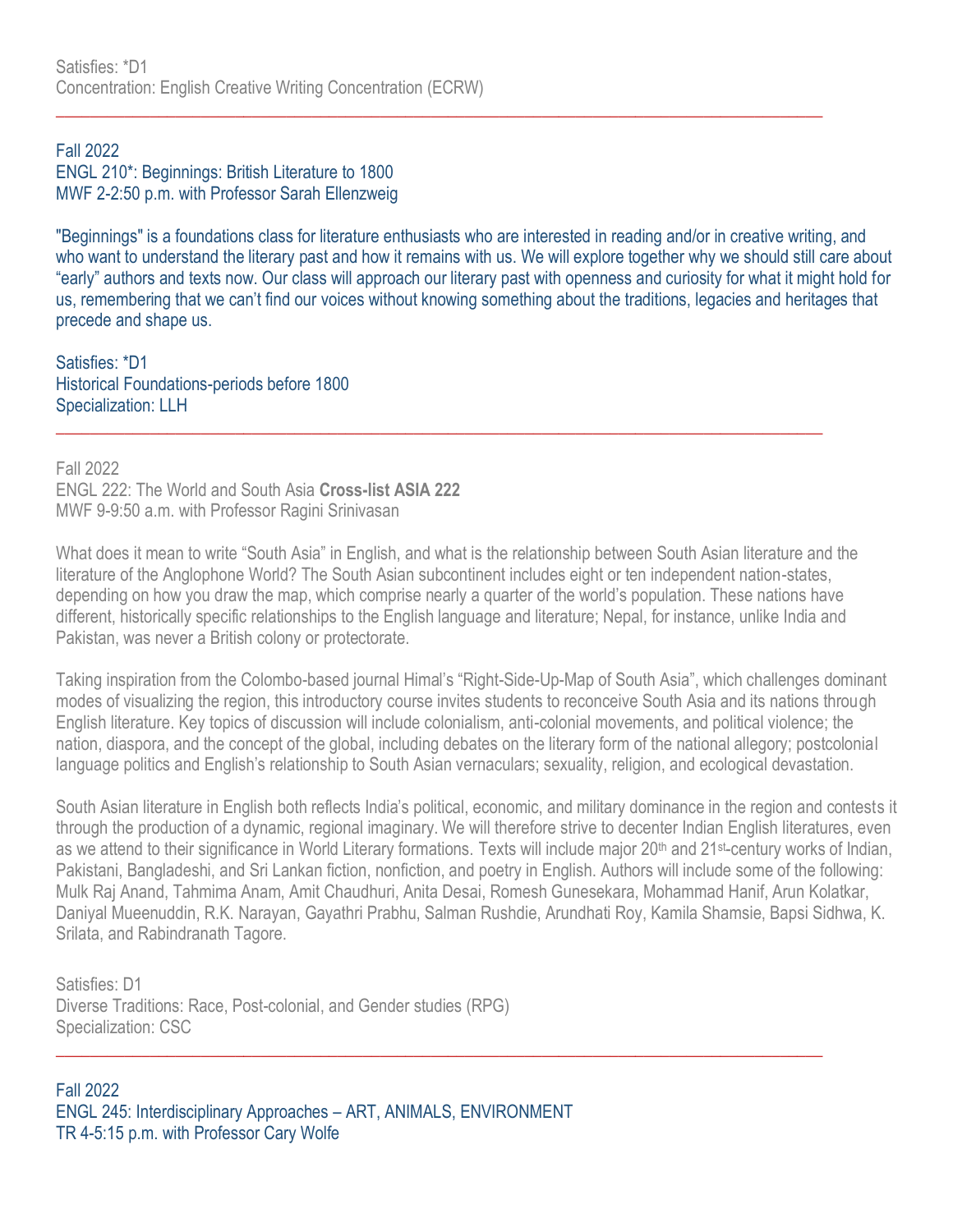This course explores the wide-ranging ways in which contemporary artists have responded to the non-human world of animal life and the environment with an increasing sense of urgency and heightened imagination. The beauty, wonder, and surprise we experience when we immerse ourselves in the non-human world is where we start, but where we end is with questions that are affective, ethical, philosophical, and sometimes even political. This is appropriate enough in the era of the Anthropocene, the sixth great extinction event in the history of the planet, bioengineering and xenotransplantation, factory farming, and the rapidly accelerating crisis of global warming. We'll explore how contemporary artists respond to these and other pressing issues. And throughout the course, we'll engage with readings in literature, ecology, animal rights philosophy, environmental ethics, ecology, and theoretical biology that allow us to contextualize and appreciate more deeply the artworks that will occupy our attention. Artists we'll examine will include some of the following: Ellen Gallagher, Mark Dion, Michael Pestel, Bryndis Snaebjornsdottir and Mark Wilson, Joseph Beuys, Tomás Saraceno, Mel Chin, James Turrell, Willie Cole, Erin Espelie, Olafur Eliasson, Roni Horn, Sue Coe, Eija-Liisa Ahtila, Bill Viola, Eduardo Kac, Walter De Maria, Maurizio Cattelan, Hiroshi Sugimoto, Robert Smithson, Michael Heizer, and Damien Hirst. And I hope we'll even be able to have a Zoom visit from a couple of them during the semester. In keeping with the rubric of "Interdisciplinary Approaches," creative, critical, and hybrid creative/critical projects will be welcome in the course, and I'll even share a couple of my own creative/critical projects as we go along. **This course will also count for HART majors as elective credit.**

 $\_$  , and the set of the set of the set of the set of the set of the set of the set of the set of the set of the set of the set of the set of the set of the set of the set of the set of the set of the set of the set of th

Specialization: CSC; SME

Fall 2022 ENGL 260\*: What is American Literature? MWF 11-11:50 a.m. with Chaney Hill

In his 1935 book, "What is American Literature", Carl Van Doren posed the question, "Has America a literature at all? … What qualities has it? What qualities should it have?" To ask what counts as American Literature implies that some literature does not count as 'American.' Historically, American Literature is and was founded on inclusion, exclusion, and questions of belonging. This course is a survey of U. S. authors from the 18th century to the present and will take up questions of belonging and exclusion in the literary canon as they pertain especially to regional literary production. We will investigate the relationship between national and regional identity and how these identities are formed by literature as it pertains to race, class, gender, and sexual identity. As a class, we will focus on both well-known and lesser-known texts in the American Literary canon and will engage questions concerning style, content, and technique to better understand how literature can support and work against American and/or regional nationalisms.

Satisfies: \*D1 Historical Foundations- periods before 1900 Specialization: CSC; LLH

### Fall 2022

ENGL 262\*: Whodunit & Other Mysteries – Detective Fiction & Film TR 10:50 a.m.-12:05 p.m. with Professor Amanda Johnson

A survey of detective works from Sherlock Holmes to film noir and contemporary crime procedurals. Investigations of crime and puzzles center our discussions of interpretive authority, problems of social scapegoating and racial suspicion, and the figure of the detective genius. Becoming detectives ourselves, we apply interpretive agency to social issues. All welcome!

 $\_$  , and the set of the set of the set of the set of the set of the set of the set of the set of the set of the set of the set of the set of the set of the set of the set of the set of the set of the set of the set of th

 $\_$  , and the set of the set of the set of the set of the set of the set of the set of the set of the set of the set of the set of the set of the set of the set of the set of the set of the set of the set of the set of th

Satisfies: \*D1 Historical Foundations—periods before 1900 Specialization: LLH; VCM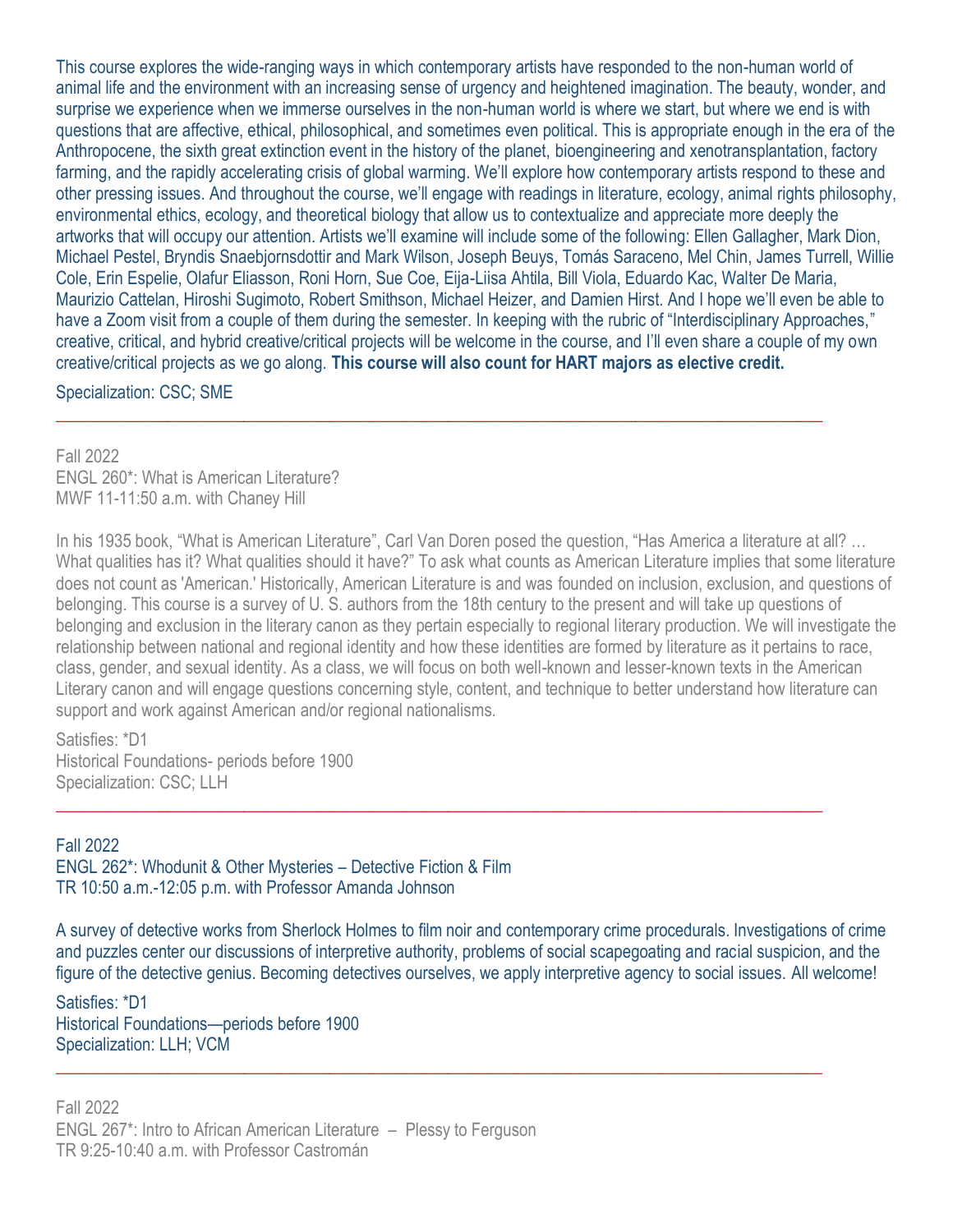This is an introductory course that surveys African American literature and culture across the long nineteenth century by focusing on high-profile cases concerning race in the US. It begins by thinking about the court system in the context of chattel slavery, then moves from the legalization of segregation in Plessy v. Ferguson in 1896 to the 2014 Ferguson decision that acquitted a white police officer in the death of Michael Brown.

Reading and thinking along this historical trajectory illustrates the long afterlives of slavery and the stubborn resiliency of anti-blackness that structures Jim Crow America and continues to shape the everyday lived experiences and imaginaries of Black people in the US.

Satisfies: \*D1 Diverse Traditions: Race, Post-colonial, and Gender studies (RPG) Specialization: CSC

### Fall 2022

ENGL 290: Topics in Literary & Cultural Analysis—LITERATURE & CULTURE OF SOCIAL JUSTICE MWF 10-10:50 a.m. with Professor Lurie

 $\_$  , and the set of the set of the set of the set of the set of the set of the set of the set of the set of the set of the set of the set of the set of the set of the set of the set of the set of the set of the set of th

In this course we will explore the literature and culture of the last two decades to which issues of social justice are central. Far from being polemical, however, the novels, poems, and visual art of the period predicate new possibilities for justice on how literature and culture require us to imagine otherwise, to challenge prevailing narratives that shape everyday life, to recognize and critically evaluate our expectations as readers, to make unfamiliar and vitalizing connections. Concerned with the urgent issues of our times, these texts are distinguished by their insistence on the connections between justice projects—rather than with a focus on one category or scale of analysis. What are the literary, cultural, and artistic strategies with which writers and artists seek to inspire change?

 $\_$  , and the set of the set of the set of the set of the set of the set of the set of the set of the set of the set of the set of the set of the set of the set of the set of the set of the set of the set of the set of th

## Specialization: CSC

Fall 2022 ENGL 300: Practices in Literary Studies (2 sections offered) TR 9:25-10:40 a.m. with Professor Hennessy MWF 1-1:50 p.m. with Professor Marte-Wood

This course explores the relation of literary and other cultural texts to key concepts in literary and cultural theory. In their reading and writing, students engage a variety of theoretical problems and modes of reading, among them close textual analysis, critical attention to representation of the (racial, gendered, sexual, class) subject, and what it means to read a text's relation to philosophical traditions, power relations, history, and empire. ENGL 300 is to be taken after ENGL 200, ideally in the spring in the sophomore or early in the junior year.

 $\_$  , and the set of the set of the set of the set of the set of the set of the set of the set of the set of the set of the set of the set of the set of the set of the set of the set of the set of the set of the set of th

Satisfies:

Theoretical Concepts and Methods: English major requirement and open to all students

Fall 2022 ENGL 301\*: Introduction to Fiction Writing (three sections offered) Tuesday 4-6:50 p.m. with Professor Dermont TR 9:25-10:40 a.m. with Professor Bajani Friday 12:00-2:30 p.m. with Professor Laymon

A course that teaches the fundamentals of fiction writing, and includes a mixture of reading and writing assignments. The goal is for each student to produce two short stories possessing imaginative ingenuity, structural integrity, and literary merit by the end of the semester. Course counts toward the English Creative Writing Concentration (ECRW). Registration for odd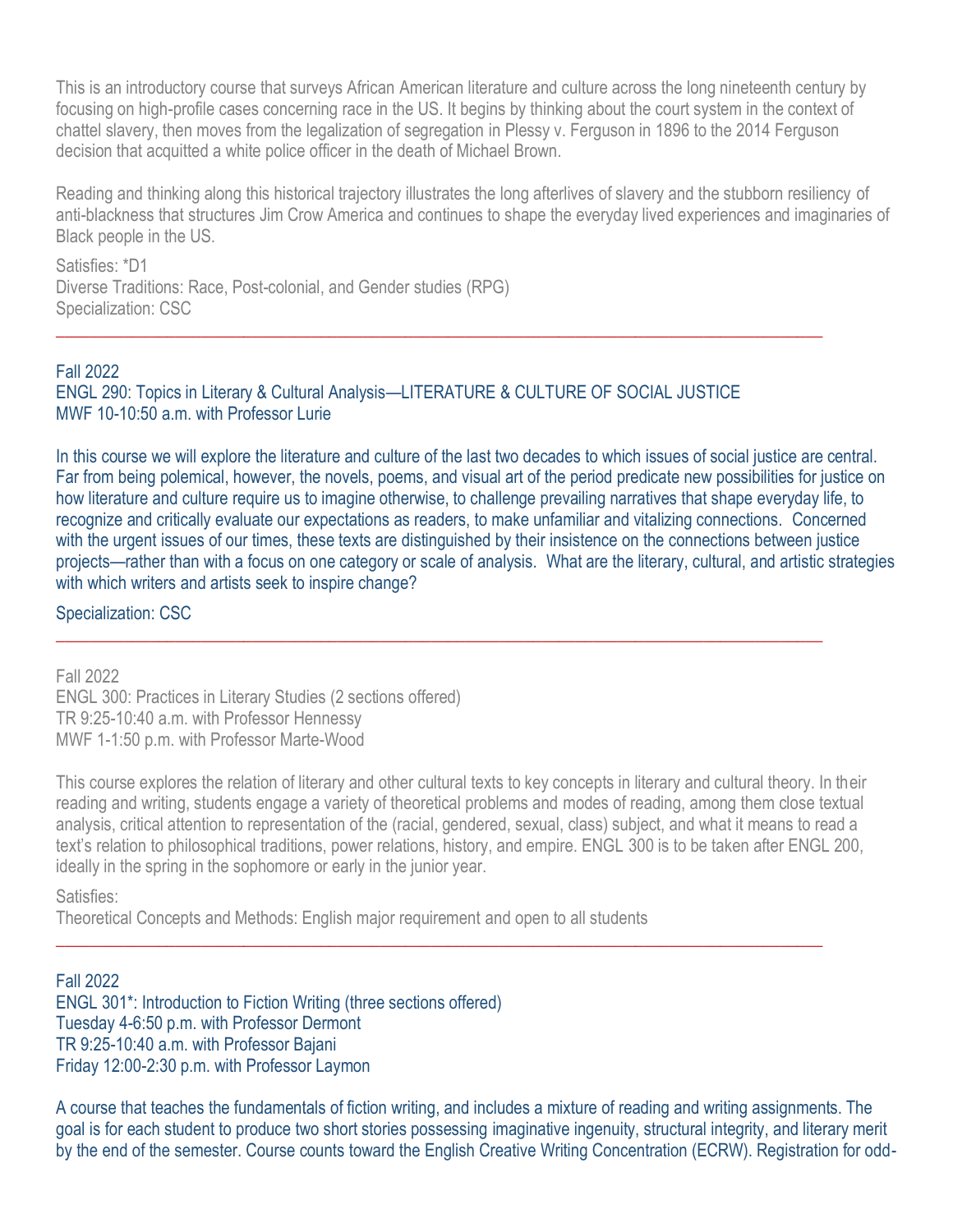numbered sections is restricted to English major creative writing concentrators (ECRW); registration for even numbered sections is open to all undergraduate students in priority order. Unused reserved/restricted seating will be released the first day of ADDS/DROPS.

 $\_$  , and the set of the set of the set of the set of the set of the set of the set of the set of the set of the set of the set of the set of the set of the set of the set of the set of the set of the set of the set of th

Satisfies: \*D1 Concentration: English Creative Writing Concentration (ECRW)

Fall 2022 ENGL 304\*: Intro to Poetry Writing Tuesday 1-3:50 p.m. with Professor Morín

An introduction to poetry writing through the study of contemporary poets and the writing of poems. The class will pay extensive attention to such elements of poetry as imagery, figurative language, tone, syntax, and form in order to create a vocabulary for students to discuss their own poems. Students' poems will be critiqued by the class in a workshop setting. Registration for odd-numbered sections is restricted to English major creative writing concentrators (ECRW); registration for even numbered sections is open to all undergraduate students in priority order. Unused reserved/restricted seating will be released the first day of ADDS/DROPS.

 $\_$  , and the set of the set of the set of the set of the set of the set of the set of the set of the set of the set of the set of the set of the set of the set of the set of the set of the set of the set of the set of th

Satisfies: \*D1 Concentration: English Creative Writing Concentration (ECRW)

Fall 2022

ENGL 305\*: Intro to Creative Non-Fiction Writing (two sections offered) Monday 1-3:50 p.m. with Professor Lacy Johnson Tues/Thursday 9:25-10:40 a.m. with Professor Laymon

A course in reading and writing creative nonfiction prose for the beginning writer. Sections may focus on a range of nonfiction genres or one specific form, e.g. personal essay/memoir, travel narratives, literary journalism, science and nature writing. Course counts toward the English Creative Writing Concentration (ECRW). Registration for odd-numbered sections is restricted to English major creative writing concentrators (ECRW); registration for even numbered sections is open to all undergraduate students in priority order. Unused reserved/restricted seating will be released the first day of ADDS/DROPS.

Satisfies: \*D1 Concentration: English Creative Writing Concentration (ECRW)  $\_$  , and the set of the set of the set of the set of the set of the set of the set of the set of the set of the set of the set of the set of the set of the set of the set of the set of the set of the set of the set of th

Fall 2022 ENGL 314: Medieval Romance **Cross-list MDEM 319** MWF 9-9:50 a.m. with Professor Houlik-Ritchey

This class will focus on many of the more playful & bizarre tales in the medieval romance genre-that is, the "Radical" romances of the era that defy our normative expectations (of gender, sexuality, race, dis/ability, etc.). We shall complement our reading by cultivating "radical" interpretations, reframing these centuries – old texts in order to expound their unexpected relevance for our lives today. Come experience a "dark ages" that you might not be expecting…

 $\_$  , and the set of the set of the set of the set of the set of the set of the set of the set of the set of the set of the set of the set of the set of the set of the set of the set of the set of the set of the set of th

Satisfies: Historical Foundations- periods before \*\*1800/1900 (specifically \*\*pre1800) Specialization: LLH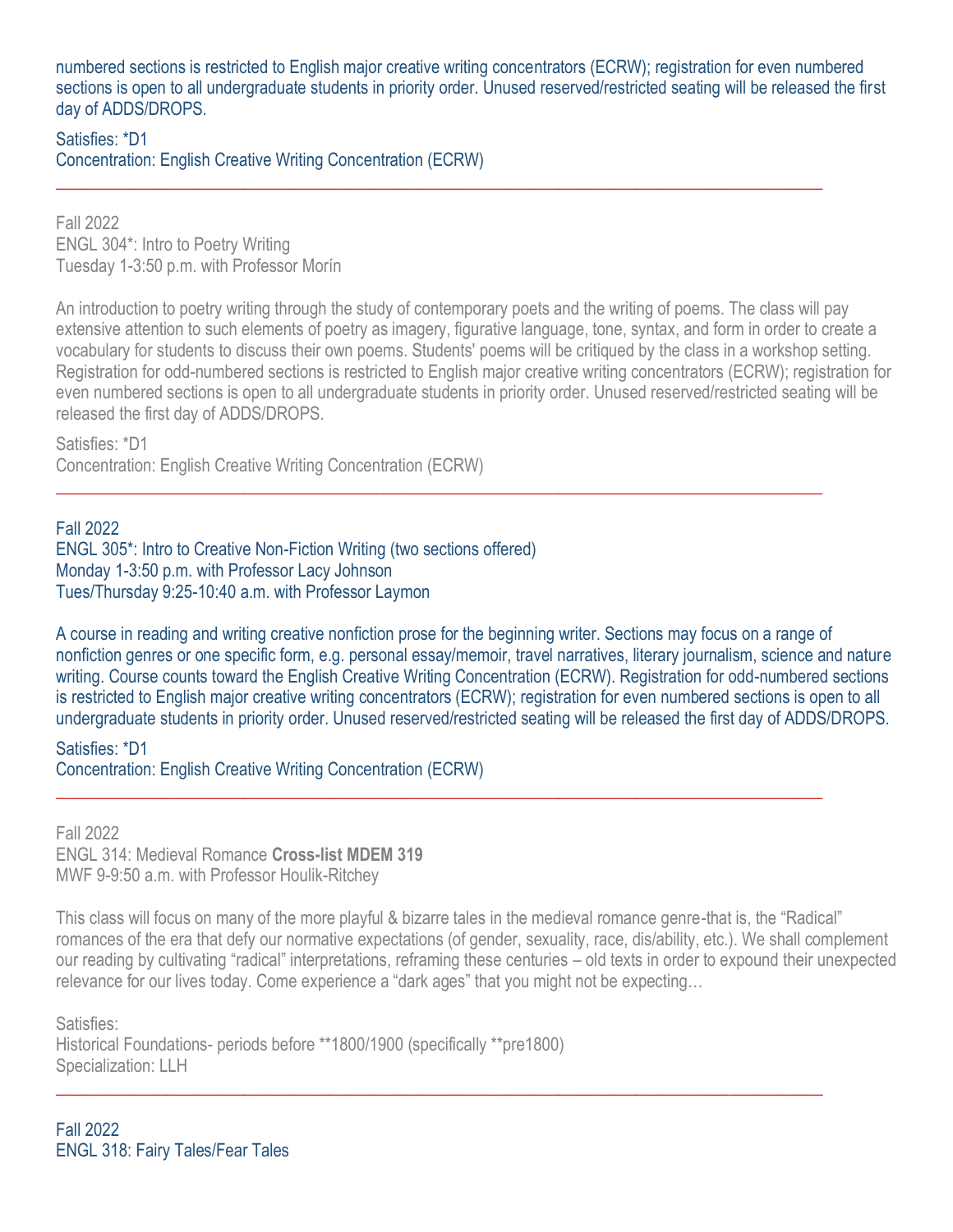## Thursday 2:30-5:20 p.m. with Professor Dermont

In this class students will read, discuss and analyze a variety of classical and contemporary genres in order to compose and revise adaptations and original versions of classical fairy tales and horror stories. Registration for odd-numbered sections is restricted to English major creative writing concentrators (ECRW); registration for even numbered sections is open to all undergraduate students in priority order. Unused reserved/restricted seating will be released the first day of ADDS/DROPS.

 $\_$  , and the set of the set of the set of the set of the set of the set of the set of the set of the set of the set of the set of the set of the set of the set of the set of the set of the set of the set of the set of th

#### Satisfies:

Concentration: English Creative Writing Concentration (ECRW)

Fall 2022 ENGL 322: Men & Women in Shakespeare TR 1-2:15 p.m. with Professor Snow

This course will span early to late Shakespeare. The linking theme will be one of the plays' core concerns: the "difference" between men and women (and thus the difference that links them), especially insofar as it is defined and maintained by an anxious male order of things that Shakespeare's women dangerously (but gloriously) exceed. Our method will be close reading. But since this is Shakespeare and drama, we will need to "hyper-read" along several axes at once (e.g., text, voice, acting, production), so that multiple possibilities will continually frustrate single-minded conclusions. For instance: when the defeated Cleopatra replies to Caesar's messenger with the single syllable "oh," how are we to understand this utterance? How many different ways can you (as the reader, as the imagined actor or director) choose to verbalize or "play" it? And how many corresponding answers are there to the questions it raises. What is she feeling? What is she thinking and/or plotting? What move is she making in this game of power politics?

Satisfies:

Historical Foundations- periods before \*\*1800/1900 (specifically \*\*pre1800) Specialization: LLH

Fall 2022 ENGL 338\*: British Romanticism TR 1-2:15 p.m. with Professor Morton

This class will investigate one of the most productive periods of English literature. The Romantic period witnessed the birth of major new forms of writing and thinking that are relevant today. In fact, many scholars wonder whether we have yet left the Romantic period completely behind? The social transition from an age of commerce and colonialism to an era of industry and imperialism radically changed the entire surface of the world. The philosophical revolutions of the period (for instance, Kant and Hegel) set the agenda for Western philosophy for the next two centuries, right up until now.

 $\_$  , and the set of the set of the set of the set of the set of the set of the set of the set of the set of the set of the set of the set of the set of the set of the set of the set of the set of the set of the set of th

This course will give you a sense of what the period looked like and felt like and sounded like; and a feel for the ideas it established about poetry, society and nature, which are still with us. In particular, we'll be concentrating on how Romantic literature generated many of the ecological ideas that are with us today.

\_\_\_\_\_\_\_\_\_\_\_\_\_\_\_\_\_\_\_\_\_\_\_\_\_\_\_\_\_\_\_\_\_\_\_\_\_\_\_\_\_\_\_\_\_\_\_\_\_\_\_\_\_\_\_\_\_\_\_\_\_\_\_\_\_\_\_\_\_\_\_\_\_\_\_\_\_\_\_\_\_\_\_\_\_\_\_\_\_\_

Satisfies: \*D1 Historical Foundations- periods before 1900 Specialization: LLH

Fall 2022 ENGL 342\*: Survey of Victorian Fiction—Victorian Novel **Cross-list: SWGS 372** MWF 2-2:50 p.m. with Professor Michie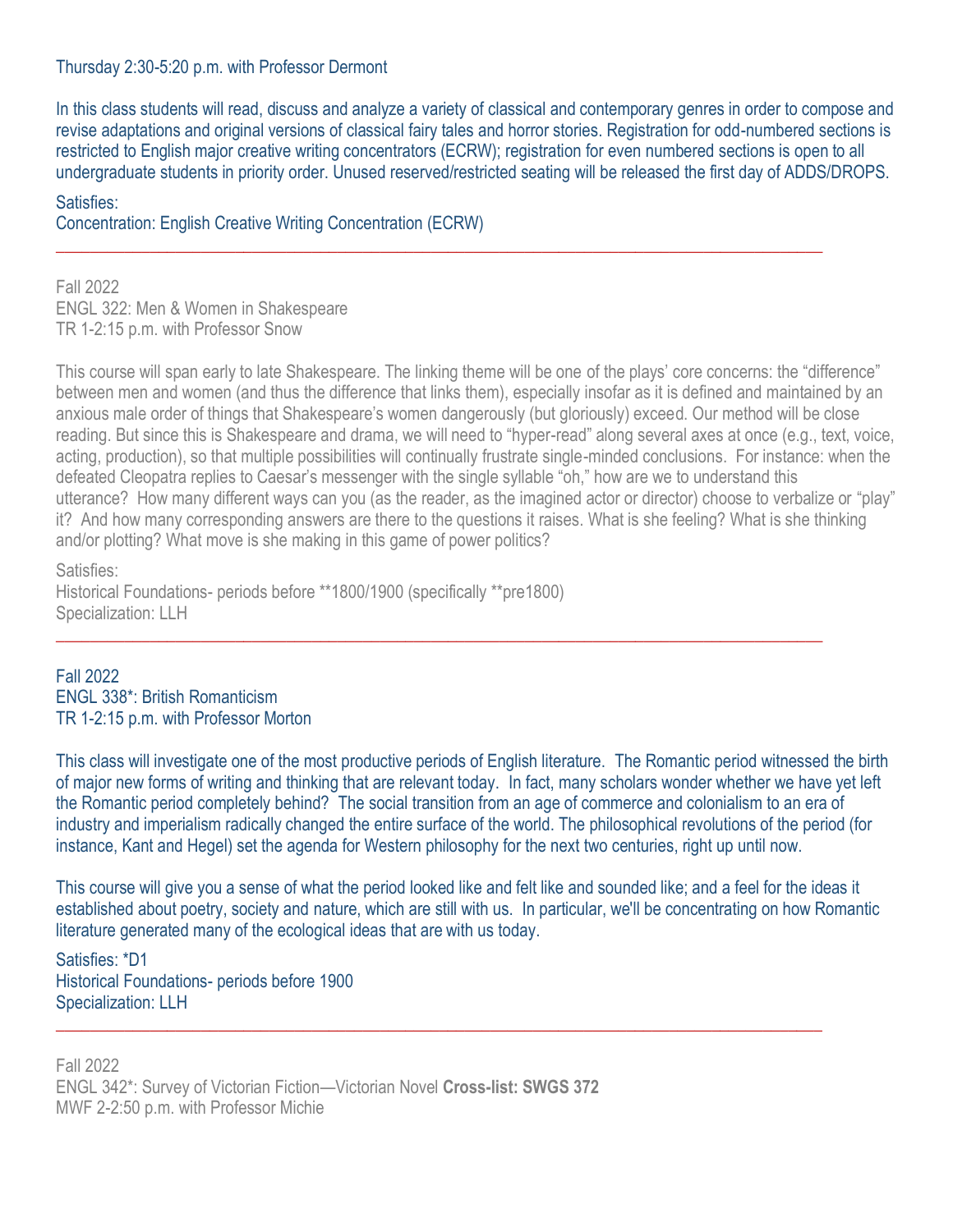The Victorians come to us, as it were, in costume, exotic and eccentric forerunners of the comfortingly familiar. The women wear crinolines, and sometimes set them on fire. At home they make seaweed paintings, play on the piano, and think of marriage. The men become captains of industry and assert the dominance of Empire. No one has sex, although there are lots of children.

This course debunks some of these myths while attempting to treat seriously the Victorians' sameness and difference from us, as well as differences within the category of the "Victorian." We will be looking specifically at how the many genres of the nineteenth-century novel think through ideas that are given new shape in the Victorian period: poverty, domesticity, equality, gender, landscape, sexuality. This year we will emphasize the genre of the aptly named "social problem novel," written to alert (usually middle-class) readers to the plight of the poor and disadvantaged. We will also be looking at the detective novel, the marriage plot novel, and the sensation novel on their own terms and for the insight they offer into social problems.

Satisfies: \*D1 Historical Foundations - periods before 1900 Specialization: CSC; LLH

Fall 2022 ENGL 368\*: Literature and the Environment **Cross-list: ENST 368** MWF 9-9:50 a.m. with Karen Siu

In Minor Feelings, Cathy Park Hong remarks, "Readers, teachers, and editors told me in so many words that I should write whatever felt true to my heart but that since I was Asian, I might as well stick to the subject of Asians, even though no one cared about Asians, but what choice did I have since if I wrote about, say, nature, no one would care because I was an Asian person writing about nature?"

 $\_$  , and the set of the set of the set of the set of the set of the set of the set of the set of the set of the set of the set of the set of the set of the set of the set of the set of the set of the set of the set of th

We will center Asian American literary texts that have often been overlooked or neglected in Environmental Studies. Why should the correlation between Asian American literature and the environment be surprising? This course argues that being an immigrant or diasporic subject entails relocation and displacement and those changes in space and place allows one to pay attention to differences in environments.

How does Asian American Literature understand the environment, nature, and emerging ecological crises? And how does this literature explore the relationship between human and nonhuman beings?

 $\_$  , and the set of the set of the set of the set of the set of the set of the set of the set of the set of the set of the set of the set of the set of the set of the set of the set of the set of the set of the set of th

Satisfies: D1 Specialization: CSC; SME

Fall 2022 ENGL 383\*: Global Fictions MWF 1-1:50 p.m. with Professor Betty Joseph

Can, or should, literature try to 'see it whole'? This course explores the aesthetic, political and conceptual issues that arise when we pose the problem of representing social totality today.

Contemporary fiction's use of panoramic visions and epic scales provide crucial insights about complex phenomena like globalization, financial capitalism, tele-technologies, and climate change, whose abstractions rule our lives today but whose massive transnational, global and planetary scales seem to elude our grasp. We will read work by celebrated novelists for whom the novel's narrative form offers an exceptional ability to link individual plots to systemic trends. How do these stories offer provocative and compelling resolutions to the longstanding gap between text and context, between the personal and the political? Finally, we will compare our contemporary moment to other world-systemic processes like colonialism and slavery in order to understand today's scattering and dislocations of humans and non-humans in a historical way.

Satisfies: D1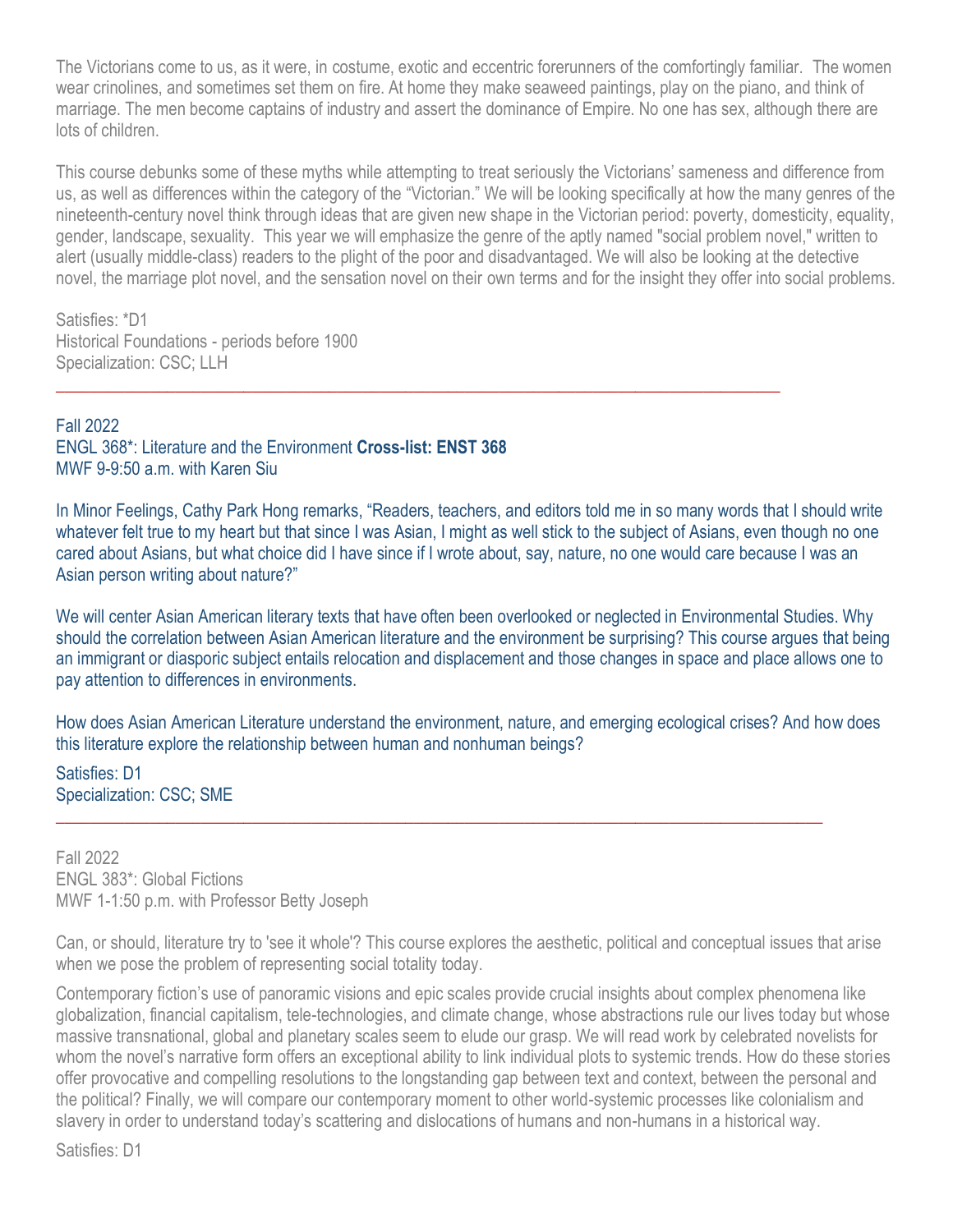### Fall 2022 ENGL 385: Films of Alfred Hitchcock TR 4-5:15 p.m. with Professor Snow

Our focus in this course will be on Alfred Hitchcock, one of the greatest filmmakers of the  $20*$  century. We'll look at how his films find in the pleasures of cinema (to which they endlessly add) an almost hidden language with which to explore the social and psychic anxieties that saturate the irresistibly exciting plots of his apparently normal worlds. Among his many themes, we'll foreground those that have to do with marriage, specifically as it poses "traps" for women. This means that we'll also be concerned more generally with gender and sexuality, and with the ways the films treat them as issues, not givens.

Here are the films we'll view, in reverse chronological order: Psycho, North by Northwest, Vertigo, Rear Window, Spellbound, Shadow of a Doubt, Blackmail.

 $\_$  , and the set of the set of the set of the set of the set of the set of the set of the set of the set of the set of the set of the set of the set of the set of the set of the set of the set of the set of the set of th

\_\_\_\_\_\_\_\_\_\_\_\_\_\_\_\_\_\_\_\_\_\_\_\_\_\_\_\_\_\_\_\_\_\_\_\_\_\_\_\_\_\_\_\_\_\_\_\_\_\_\_\_\_\_\_\_\_\_\_\_\_\_\_\_\_\_\_\_\_\_\_\_\_\_\_\_\_\_\_\_\_\_\_\_\_\_\_\_\_\_

 $\_$  , and the set of the set of the set of the set of the set of the set of the set of the set of the set of the set of the set of the set of the set of the set of the set of the set of the set of the set of the set of th

\_\_\_\_\_\_\_\_\_\_\_\_\_\_\_\_\_\_\_\_\_\_\_\_\_\_\_\_\_\_\_\_\_\_\_\_\_\_\_\_\_\_\_\_\_\_\_\_\_\_\_\_\_\_\_\_\_\_\_\_\_\_\_\_\_\_\_\_\_\_\_\_\_\_\_\_\_\_\_\_\_\_\_\_\_\_\_\_\_\_

P. S. No prior expertise in film or film criticism is necessary for immersion in this course. We'll learn the nuts and bolts of film language as we proceed.

Satisfies: VCM

Fall 2022

ENGL 401: Advanced Fiction Writing (prerequisite: ENGL 301 or permission of instructor) Tuesday 6-8:50 p.m. with Professor Washington

A course conducted mostly as a workshop for advanced fiction writers. It will include assigned writing exercises and weekly readings of published stories to deepen students' understanding of narrative technique. Course counts toward the English Creative Writing Concentration (ECRW).

Satisfies:

Concentration: English Creative Writing Concentration (ECRW)

# Fall 2022

ENGL 410: Senior Seminar for English Majors Wednesdays 3-5:50 p.m. with Professors Aranda; Houlik-Ritchey, and Ian Schimmel

The Senior Seminar is the first course in a 2 part sequence, required of all senior English majors. An immersive, research and writing methods course, the Senior Seminar prepares students to produce a significant piece of critical or creative work, guiding each year's senior cohort through the methods and best-practices that invigorate longer-forms of creative inquiry and research. Similar to other senior design and research courses throughout the university, the Senior Seminar engages students in the deeper and more rewarding processes of sustained writing and research, and offers all students the opportunity to prepare and build an independent research project with sustained faculty support.

# Satisfies:

Fundamentals of Research: English major requirement senior year

Fall 2022 ENGL 466: American Literature —Morrison/Faulkner Seminar Thursday 2:30-5:20 p.m. with Professor Waligora-Davis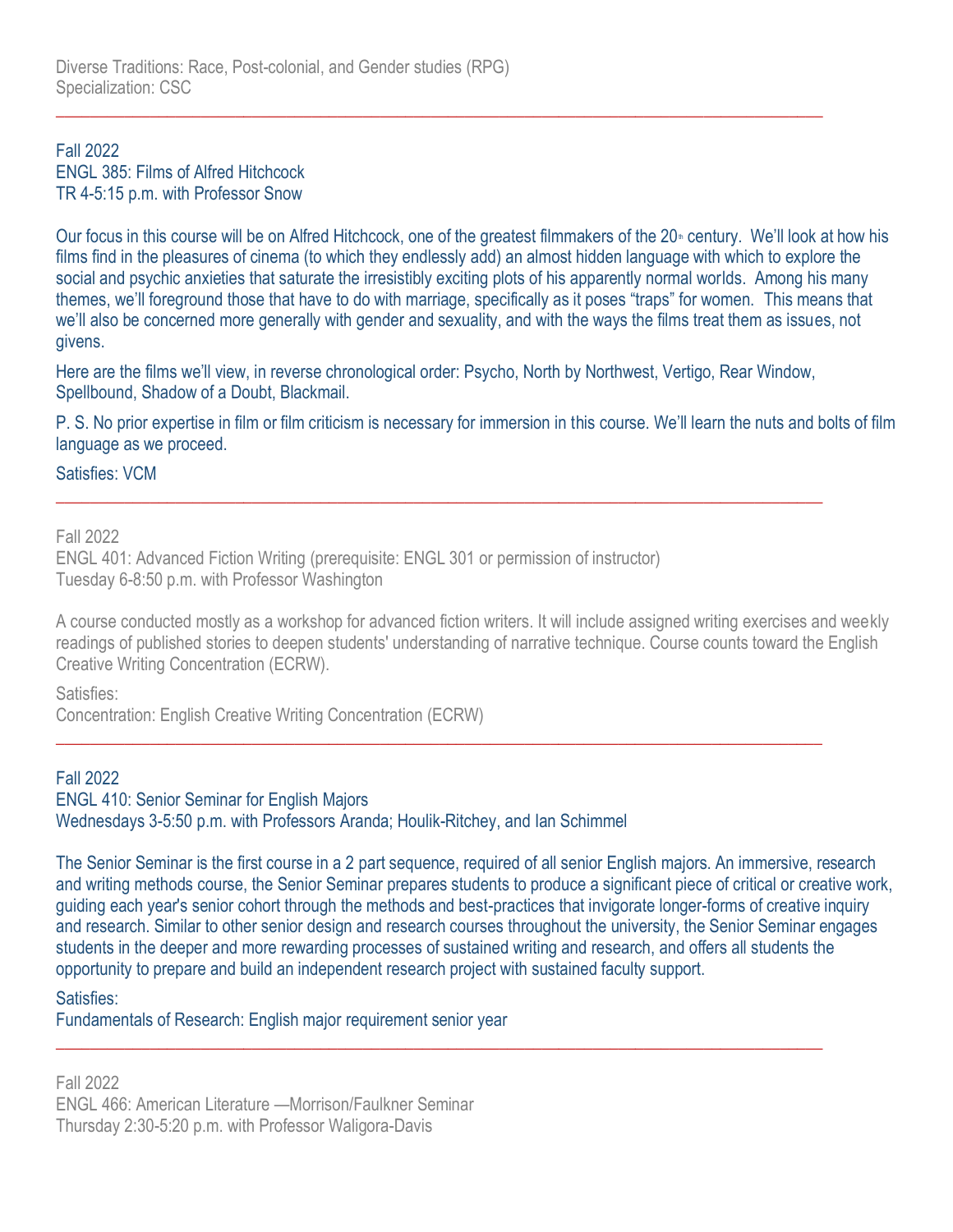How can we better understand the intractable problem of race in the United States and its impact on law, on politics, on economic outcomes, on social relations, on accessibility to resources and spaces, on articulations of gender, on aesthetics, and most poignantly on expressions of violence?

This seminar reads two of the most important and influential American writers of the 20th century—Toni Morrison and William Faulkner —and their engagement with the ways that race has shaped our national history and culture. From Faulkner 's Light in August to Morrison's The Bluest Eye our work will carry us from the from colonial America to the American Civil War and the early Civil Rights movement; from Dred Scott and Plessy v. Ferguson to Brown v. Board of Education; from doll studies and miscegenation to lynching and kangaroo justice; from racial passing to postracial America. We will track the implications of race and gender on slavery, poverty, war, homelessness, colonialism, segregation, mental and physical health and social service systems, citizenship, and due process. Our readings will include but not be limited to Light in August, Intruder in the Dust, Go Down Moses, The Bluest Eye, A Mercy, and Jazz. In addition, we will be examining related critical theory and secondary readings, contemporary film, photography, and music. Writing and research intensive, this course culminates with a required 20-page critical research project.

Satisfies:

Diverse Traditions: Race, Post-colonial, and Gender studies (RPG) Specialization: CSC

Fall 2022 ENGL 493.001: ADV. LITERARY EDITING/PUBLISHING Meeting times TBD By permission only and as directed by Ian Schimmel

This 1-credit directed reading will explore literary editing and publishing under the framework of Rice's literary magazine, R2: The Rice Review. Participating students will gain experience in all phases of the publishing and editing process: selecting notable works from slush, leading peer review workshops, copy editing, and magazine layout. Credit is only available to the journal's nominated section editors, managing editor, and editor-in-chief.

 $\_$  , and the set of the set of the set of the set of the set of the set of the set of the set of the set of the set of the set of the set of the set of the set of the set of the set of the set of the set of the set of th

Satisfies:

Concentration: English Creative Writing Concentration (ECRW)

Fall 2022 ENGL 493.002: R2 EDITORS IN CHIEF Meeting times TBD By permission only and as directed by Ian Schimmel

Selected R2 editors practice advanced literary editing; advanced editing techniques and publishing skills under the framework of Rice's literary magazine, R2: The Rice Review and literary faculty and advisors.

 $\_$  , and the set of the set of the set of the set of the set of the set of the set of the set of the set of the set of the set of the set of the set of the set of the set of the set of the set of the set of the set of th

\_\_\_\_\_\_\_\_\_\_\_\_\_\_\_\_\_\_\_\_\_\_\_\_\_\_\_\_\_\_\_\_\_\_\_\_\_\_\_\_\_\_\_\_\_\_\_\_\_\_\_\_\_\_\_\_\_\_\_\_\_\_\_\_\_\_\_\_\_\_\_\_\_\_\_\_\_\_\_\_\_\_\_\_\_\_\_\_\_\_

Satisfies: Concentration: English Creative Writing Concentration (ECRW)

Fall 2022 ENGL 493.003: LATINX RESEARCH LAB (1 credit hour) Meeting: Monday 12-12:50 p.m. By permission only and as directed by Dr. Aranda

The Latinx Research Lab surveys current research topics, methods, and scholarship in fields expressly focused on U.S. Latinx histories, cultures, geographies and social/political issues. The Lab is intended to support students who are engaged in any stage of a Latinx research project. This course is an ideal way to support English majors enrolled in ENGL